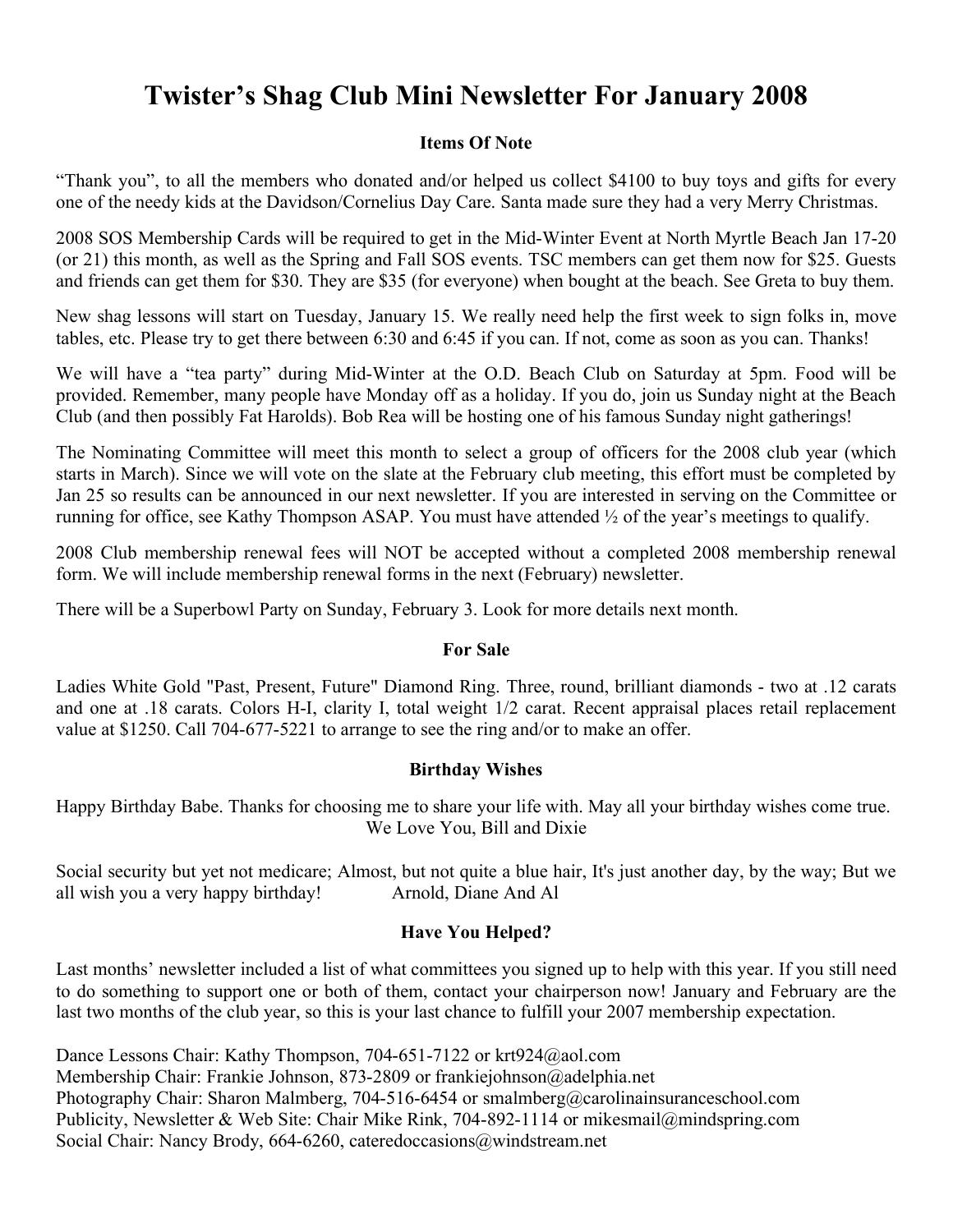#### **Membership Information**

The following individuals have submitted applications to join our club and will need to be at our January Club meeting at Fat Boys on January 8: Ed Alexander, Rick White, Sherry White and Timothy Wozny

#### **Upcoming Birthdays**

| Laura Lemmond | 01/01 | Pat Bouknight      | 01/29 | Al Waters             | 02/17 |
|---------------|-------|--------------------|-------|-----------------------|-------|
| Pat Metcalf   | 01/03 | Howard Smith       | 01/29 | Beverly Munday        | 02/20 |
| Robin Nantz   | 01/14 | John Grice         | 02/01 | Celia Hunter          | 02/21 |
| Peggy Cavin   | 01/19 | Chuck Needham      | 02/02 | Jane Parsons          | 02/21 |
| Tim Johnson   | 01/20 | Al Brandon         | 02/03 | <b>Charles Binder</b> | 02/23 |
| Malcolm Kello | 01/21 | Michelle Halverson | 02/03 | Jim Dalton            | 02/26 |
| Wilma Laws    | 01/23 | Frankie Johnson    | 02/15 | Tim Davis             | 02/26 |
| Tom Stone     | 01/26 | Arthur Killian     | 02/17 | Sharon Abernethy      | 02/28 |

# **Magnetic Forces And The Power To Attract**

Imagine having two piles of 100 little magnets. Each pile would be about the same size, and each would have an equal amount of total magnetic strength. In other words, each pile would have the same ability to "attract".

If you removed 25 magnets from the first pile, it would only have 75 magnets. That pile would look a little smaller. It would be a little weaker than it was, and its ability to "attract" would be weaker than it was, too. Now, if you put the 25 magnets you took from the first pile on the second pile, the second pile would have 125 magnets. That would make it a little bigger and a little stronger than it was. It could "attract" more now, too.

### **Moving just 25 magnets made a small change in each individual pile. But, it created a HUGE difference in the two piles. The pile of 125 magnets is now almost twice as big and powerful as the 75 magnet pile.**

What if there is an opportunity to add more magnets? If you put a single magnet exactly half-way between the two piles, that one magnet would be more attracted to the bigger, stronger pile and would join that pile. In fact, if you did this over and over, the bigger pile would get bigger and bigger, and stronger too… making it able to "attract" even more. In fact, it might even get strong enough to start pulling some of the magnets away from the little pile, too. (Of course, that would make it even stronger!) At some point instead of two good, strong piles of magnets, one pile would be very big and strong and one pile would become very small and very, very weak.

We all know about the power of magnets. That example was easy to understand. Now, let's change things a bit. Instead of talking about "piles" and "magnets", let's talk about "shag lounges" and "individual shaggers". *The same thing can, and does happen.* Moving just a few shaggers from one group to another has a major impact!

You might think that the lounge you and your club supports won't miss you, or won't miss a few folks if they go somewhere else. WRONG! **The impact of choosing one location over another is multiplied.** Less people at one place means that lounge is less able to attract other shaggers. More people at another place helps that location attract even more people. Please think about how this works! The longer this situation goes on, and the more people that change locations, *the bigger the difference in the size of the crowds at the two lounges.*

Remember, many other shaggers and shag clubs have ended up with no place to dance! So, when YOU think about where YOU want to go shagging when YOUR club is hosting a shag night or shag event, consider the impact of your decision. With YOUR help, YOUR lounge will have more customers and will attract more of YOUR shagging friends (TSC members and guests). That will also help YOU have more fun!

#### **SHAGGING RETURNS TO HAVANA STARTING FRIDAY NIGHT, JANUARY 4. DON'T MISS IT!**